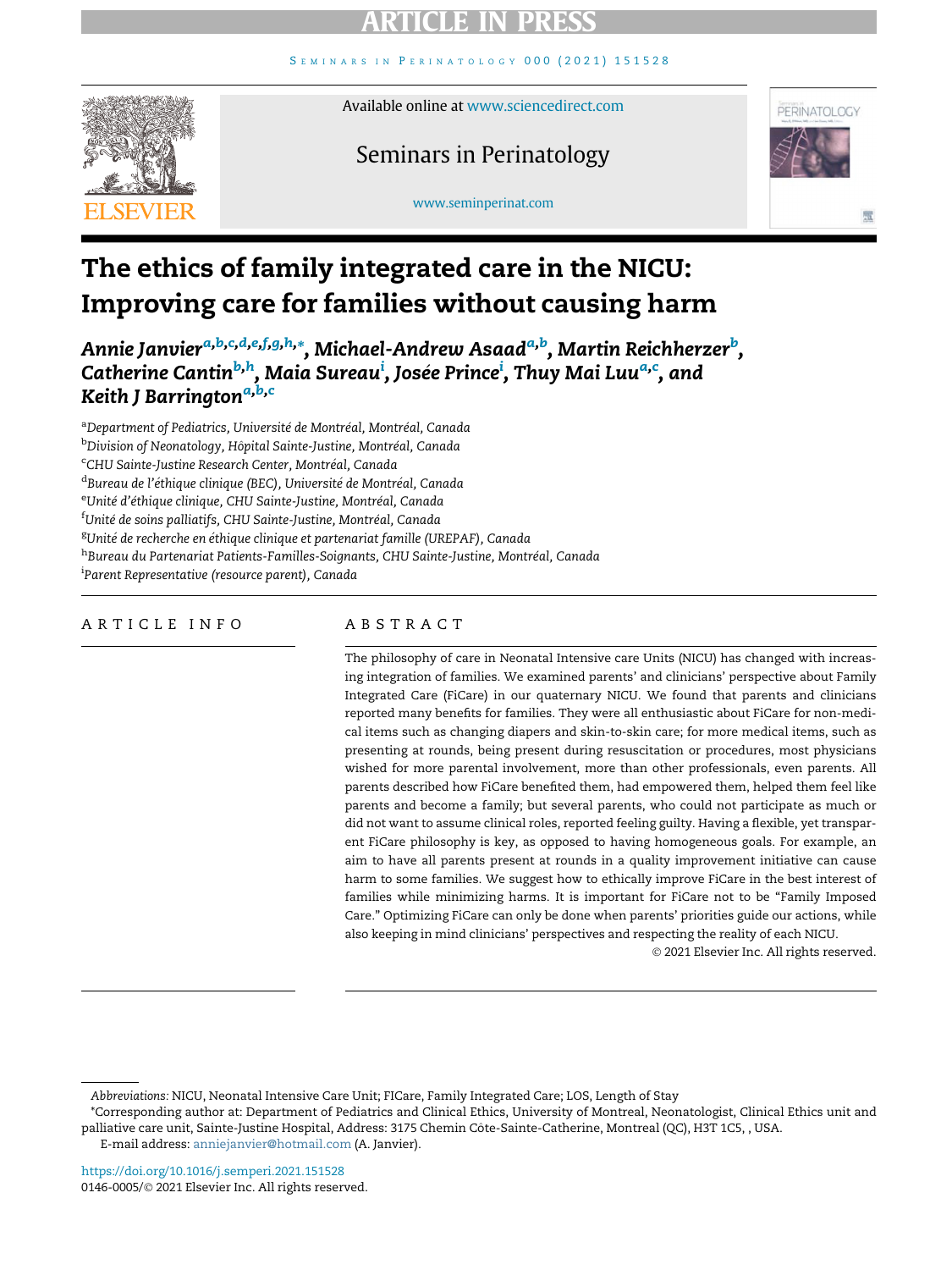Over the last decades, the philosophy of care has changed in the NICU: it is hard to imagine that not long ago, parents were not allowed to visit their children or were expected to view them through windows or had limited visiting times. With the advent of "patient-centered" care, there were fewer restrictions; the importance of putting the whole family at the center of care was finally recognized.<sup>[1](#page-7-0)</sup> Family-centered care has led to unrestricted visitation as now the norm for parents, and often for other family members. A systematic review of studies of family-centered care, including randomized trials prior to 2018, found 23 trials that were designed to investigate impacts of changes in NICU care $2$  on parental stress. They found some evidence that family-centered care initiatives had an impact in decreasing maternal stress or anxiety. In particular, frequent skin-to-skin contact was the most effective intervention. The exact role of the family remains variable between NICUs. Family-integrated care (FiCare) refers to several initiatives involving integration of parents into the care team in a more intense and complete fashion, transferring some (or almost all, in some units) aspects of care from the medical team to the parents. Many units in Nordic countries have been leaders in this area, with NICUs even being designed to accommodate mothers imme-diately post-partum.<sup>[3](#page-7-2)</sup>

Such initiatives often require a training period for the parents<sup>[4](#page-7-3)</sup> and nurses, $5$  often a minimum time commitment per day, which may be 3 $^6$  $^6$ , 6 $^4$  $^4$ , 8 $^7$  or even 24 $^3$  hours, and are designed to permit parents to perform tasks which were tra-ditionally restricted to nursing or respiratory therapy staff.<sup>[8](#page-7-7)</sup> Such tasks include the administration of some, usually oral, medications, adjustment of oxygen concentrations, checking intravenous sites, participating in medical rounds rather than just observing them, bathing and positioning the infant, and writing in the official medical chart or in a parallel document.

#### Ethical issues in FiCare

When a neonatal team wishes to implement an initiative, it is usual to review the literature. However, the evidence demonstrating benefits of many aspects of FiCare is limited. Infants in FiCare studies have usually been larger preterm infants, on non-invasive respiratory support or no support, $4$  or have been in level 2 nurseries.<sup>[3](#page-7-2)</sup> Furthermore, the role of the family in some comparison groups has been extremely limited, such as one where they had no visitation, with video calls allowed 3 times a week. $6$  How to ethically review the evidence is vital, considering non-participating parents. The empiric evidence for many of the features of FICare is based on one randomized trial with some design flaws. $4$  The included parents in the intervention NICUs of that trial did have a slightly lower stress and anxiety scores than parents in control units after 21 days of the trial intervention. Whether there are other benefits, and whether the reductions in stress and anxiety persist for longer and into their lives after discharge is unknown. One criticism of the major FICare trial<sup>[10](#page-7-8)</sup> was that the parents who were included in the intervention group were only those who were able to commit to being present for at least 6 hours each day during the daytime, thus significantly limiting

generalizability ${}^4$  ${}^4$ . The parents who need the most support to find their role in the NICU are those who are unable to spend so much time there, i.e. those who did not meet inclusion criteria and did not participate. It has already been demonstrated that parental presence is associated with shorter length of stay (LOS).<sup>3,[9](#page-7-9)</sup> Such data are, however, mostly based on observational studies which also have inherent biases; parents who can spend a longer time at the bedside (those who have the financial resources to take leave from work, two parent households, car owners, no drug or alcohol abuse issues, etc.) are also those, statistically, where children have better outcomes.

The limited amount of high-quality empirical evidence is, in part, because it is difficult, when practices become ingrained, to randomize families to practices which seem self-evidently substandard. For example, in some centres it would be impossible to randomize some parents to be prevented from sleeping in the unit next to their baby or adjusting oxygen levels. For example, in Uppsala, families of extremely preterm infants as early as 22 weeks are integrated in the care of their infants very early on, and their clinical outcomes are exceptional. $11$  On the other hand, other units, such as the Iowa unit in the US, have comparable exceptional outcomes without parents sleeping in the unit and adjusting oxygen levels.<sup>[12](#page-7-11)</sup> These countries are also very different. Is the Uppsala model transposable to the US? Social factors, such as parental leave, accommodations for breastfeeding, socialized healthcare, government subsidies, even the value of the minimum wage, will have an impact on the feasibility of FiCare initiatives and the outcomes of sick neonates.

Thankfully, we have come a long way in caring for parents and families as a whole and most NICUs want to develop or improve FiCare. An important ethical question is whether some FiCare initiatives can be a burden or create harm in some families. None of the studies have examined the perspectives of parents who were excluded (not "FiCare group" participants) because they did not satisfy inclusion criteria. Several quality control initiatives (QI) have even developed aims such as "all parents present at rounds", with QI goals of reaching 80% of all parents as an optimal clinical outcome. At first sight, this might seem admirable, but we should also question: what time of the day do rounds occur? Can a mother who has to bring her other children to school participate? What if the father is working 2 jobs? What if these parents do not feel comfortable speaking in public? Does pressure -real or felt- to be present at a particular time of day or perform a specific task create harm for those who are unable/unwilling to do so or who have limited language proficiency? One response may be, that if we train parents well enough and support them, they will be able to. But this is an incomplete answer without parental perspectives. Both the first and last author of this paper are neonatologists who also had the experience of caring for their 24-week daughter in "their" NICU, where parents were integrated from an early stage. Only one of them wanted to present at rounds and perform medical interventions, such as tube feeding, but it was not because the other was unable to do so, this did not feel like tasks a parent should do.<sup>[13](#page-7-12)</sup> Pushing the analogy further, they could have provided extreme FiCare, performing intubations and LPs. This seems ridiculous, surely parents should never do that, even if they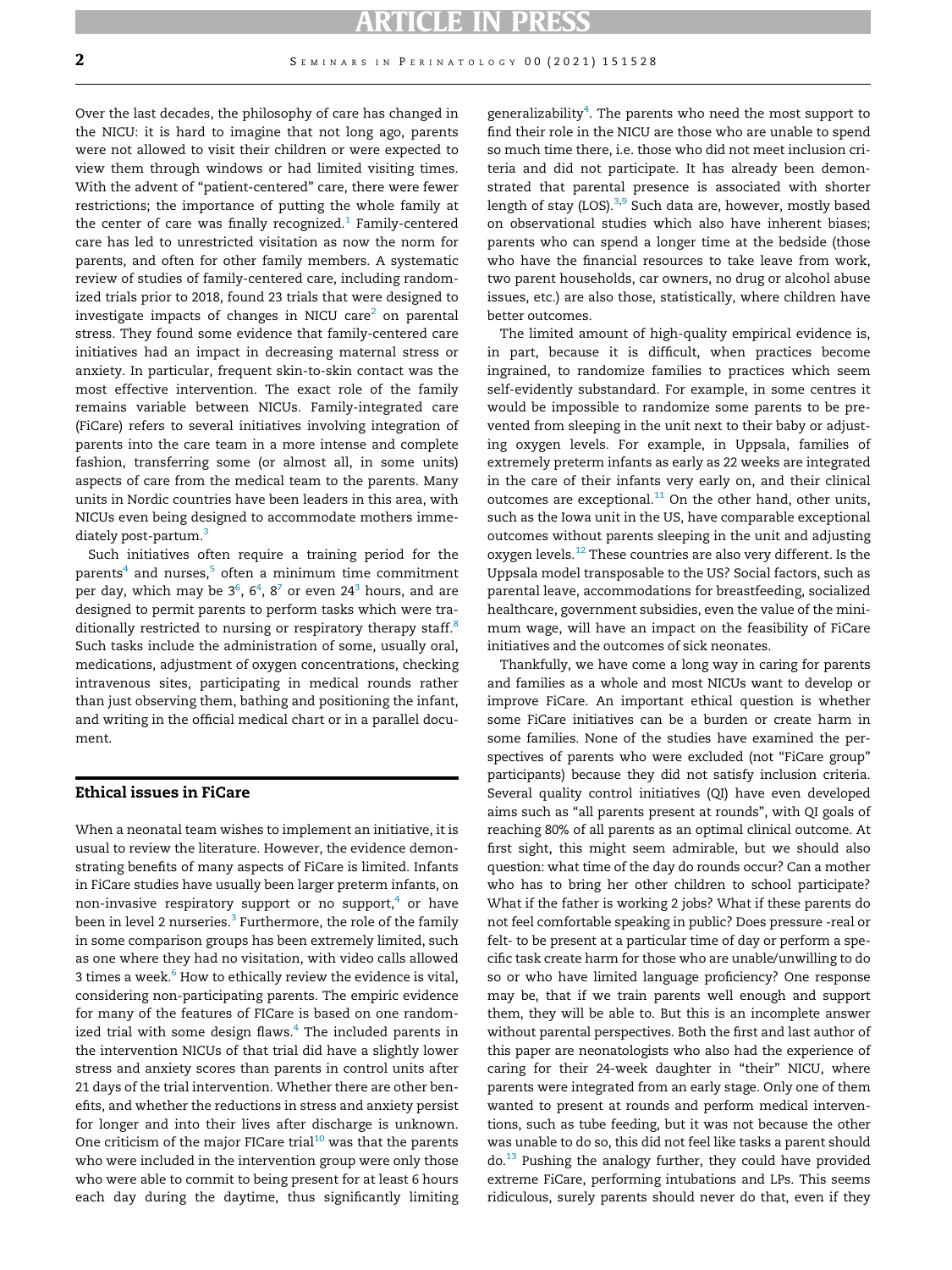are neonatologists! But in some NICUs, parents with no medical background are expected to engage in tube feedings and round presentations, with much less training. FiCare initiatives should take into account the desires of the parents, their individual capacities, experiences, cultural backgrounds, and availability, and should be able to evolve during the sometimes prolonged stay of NICU families.

The philosophy and layout of the unit is also important. Some initiatives will be applied very differently in an open bay NICU compared to a single room NICU, where parents may often be alone with their babies. Many clinicians are also resistant to change when a model seems to work well for them. Resistance to FiCare has been documented $^{14}$  $^{14}$  $^{14}$  but the literature about it is scarce. Because FiCare has been presented as the new goal to reach, lukewarm perspectives are not popular and may be labelled as "non-parent friendly". Nurses are profoundly involved in the care of sick infants; it is important that their voices be heard and that FiCare develops in a way which supports their expertise. Changes that are imposed without accounting for the perspectives of parents and clinicians are unlikely to be successful. There are other ethical examples where the clinician field and philosophies have changed quickly without adequate parental perspectives. As an example, paternalistic decision making was the reality 50 years ago, important ethical advances replaced this by informed consent, which then evolved into shared decisionmaking, which has greatly improved the care of families. However, rigid adherence to shared decision-making without considering the views and cultural backgrounds of the parents can lead to harms. Some families want recommendations about the best course to take, that clinicians are now often reluctant to give; $15$  other families do not wish to share some decisions.<sup>[16](#page-7-15)</sup> The objective should be personalized or titrated care. For the FiCare philosophy, adapting to parents as well as clinicians and the reality of the NICU, with sequential changes to increase benefits while decreasing harms.

#### Improving FiCare: a local QI initiative

In 2012, we were invited to be part of a study where outcomes of children would be examined with FICare or with "usual" care.<sup>17</sup> The inclusion criteria for parents in the intervention group was them to commit be in the NICU for  $> 6$  hours per day. We considered participation as a medical team and asked the PAF (Family Partnership team, including 24 parents at the  $time^{18}$ ) to reflect on our participation. This sparked questions about our protocols, as many FiCare aspects described in the study were already in place: inclusion of parents at rounds, presence of parents was permitted during interventions such as resuscitation, intubation, lumbar puncture, and vaccination. It became quickly clear that members of the PAF team -even our "veteran" resource parents- disagreed about optimal FiCare: such as whether we should aim to include all parents in tube feedings or whether parents should be permitted to change oxygen concentrations. Ethical considerations raised were numerous: such as security, responsibility, and guilt for parents who may not want or be able to participate. In the end, we declined to participate in that study, instead embarking on a quality improvement (QI) initiative. The reality of our NICU is the following: in Quebec, neonatology is regionalized, health care is universal (socialized), parental leave is one year. The CHU Sainte-Justine NICU is the largest mother-child NICU in Canada (level 4), with 75 beds and 30-35 dedicated to intensive care (about 1000 admissions a year). Before initiating our QI project, we first assessed the needs and perspectives of parents and professionals regarding FiCare. Our aim was to develop and optimize FiCare with goals that were identified by the whole team (including parents) and adjusted to the reality of the NICU.

#### Needs assessment

In 2016, over a two-month period, we surveyed all groups of full-time clinicians who worked in our unit as well as two groups of parents; 1) parents of all children who were hospitalized in the NICU for more than one month and 2) all parents attending the Neonatal follow-up clinic (one parent was asked to participate for each child). We asked participants their opinions regarding a list of potential items (see Appendix): 1. At the present time, can parents (item), if they wish to?"; 2. "IDEALLY, should parents be able to (item)?"; they were invited to justify their comments in an open-ended fashion and were all asked how family integrated care could be optimized in the NICU. Quantitative data were analyzed using descriptive statistics; open-ended questions were analyzed using thematic analysis. Themes and sub-themes were rigorously defined by two independent investigators (a resource parent and a clinician). Two independent investigators coded all the data. Discrepancies were resolved by involving another investigator. This QI questionnaire survey was approved by the Research Ethics Committee and all participants consented.

#### Survey results

During the research period, 332 participants were recruited (79% response rate): 240 healthcare professionals and 92 parents. The providers proportionally represented all health care professionals in the NICU: nurses, neonatologists, fellows, residents, nurses, respiratory therapists, social workers, psychologists, pharmacists, nutritionists, physiotherapists, clerks, chaplains etc. In total, 92 parents participated: 48 families of hospitalized children and 44 parents who participated at follow-up; 90% of the parental respondents were mothers; 60% were aged between 30 and 40 years; 9% were single mothers, for 34% this was their first child. The majority of infants at follow-up were preterm infants who were born at less than 29 weeks. The hospitalised infants of the parent respondents were preterm or with congenital malformations (20%), with an overall mean gestational age of 29 weeks.

#### Parental integration in the NICU and satisfaction with parental involvement

We divided the activities into medical and non-medical activities, as well as access to documentation and information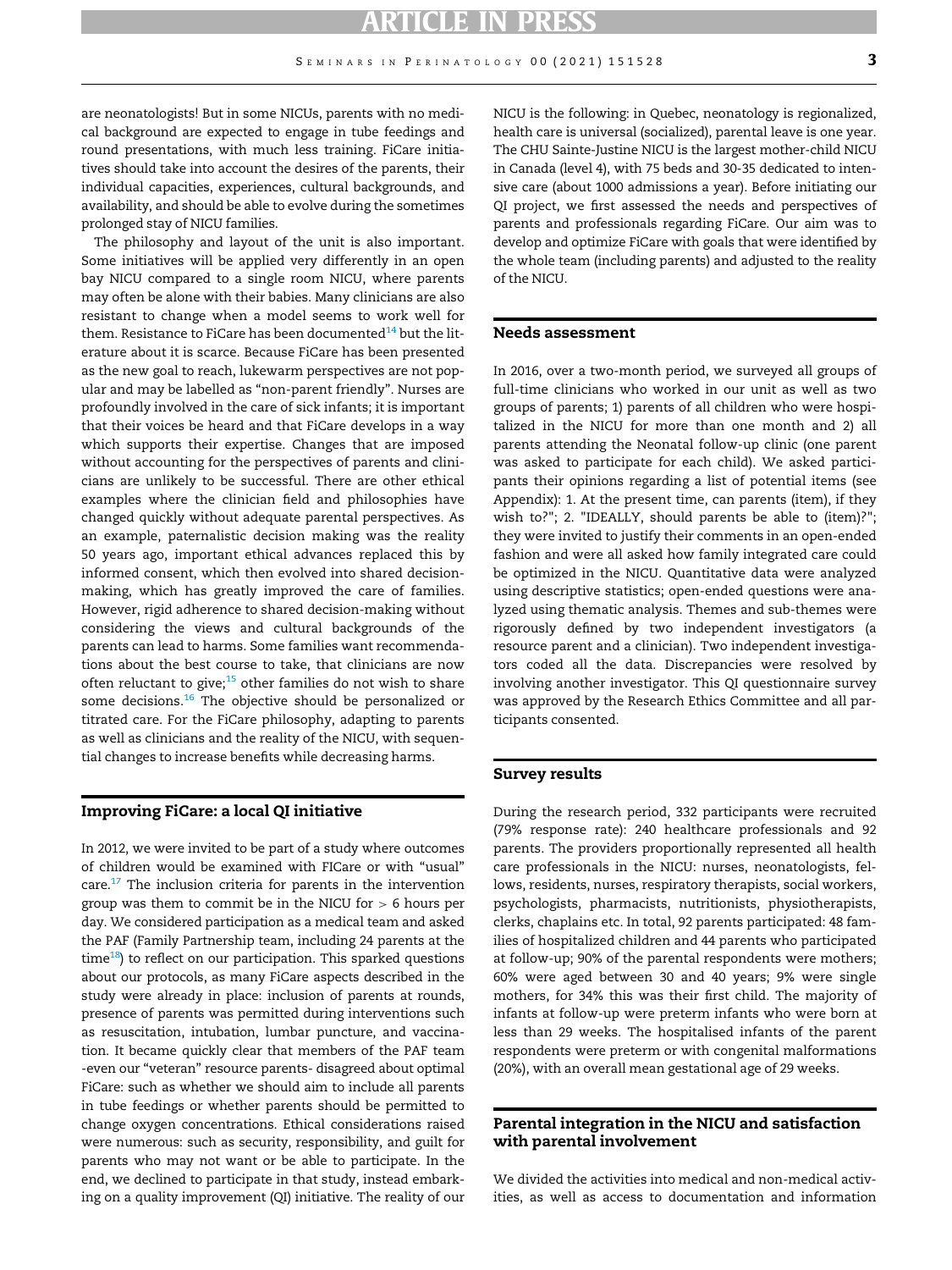#### **4** SEMINARS IN PERINATOLOGY 00 (2021) 151528

(see Appendix). The non-medical items included: changing diapers, giving bottle feeds, reading stories, singing to the baby, taking photographs in the incubator, receiving information about breast feeding, being there at rounds, etc. For each of these items over 97% (and usually 100%) of parents and all respondents agreed that parents were participating in these activities, and should be participating [\(Table 1\)](#page-4-0). For more "medical" items, there was a general pattern of answers: physicians were generally in favour of more parental involvement, significantly more than other groups, including parents. Nurses were generally divided and other providers had even more reservations. For example, 35% of parents reported being present during a resuscitation or thought parents should be there when they want to. In contrast, 80% of physicians thought parents should be there, 30% of nurses and 22% of other providers ([Table 1\)](#page-4-0).

Parents were generally satisfied with their degree of involvement with non-medical items [\(Table 1](#page-4-0)). The main frustration parents expressed regarding those activities was variation in practice from one nurse to another "(examples of parental quotes are given later in the article)". For some items, parents were satisfied. For example, being present during intubation (48%), resuscitation (35%), vaccination (88%), presenting their baby at rounds (53%). Parents who reported they were present generally reported they thought parents should be present if they wanted to. When parents reported they were not present during intubations, they either did not think parents should be at resuscitations or that only parents who wanted to engage should be present. Many parents, in open-ended comments, described why they did not want to get involved in certain activities. On the other hand, 20% of parents reported wanting to participate in an activity they did not participate in. This dissatisfaction was aimed at some interventions and certain information: early access to information about the NICU ("how it works"), participating in discharge plans; where all clinicians also identified this as a weakness.

For some items, there was a relative consensus that parents did not wish to perform, such as checking the site of an IV infusion, which clinicians also generally did not think this should be delegated. Other items were more variable, such as adjusting oxygen concentrations (after instruction and with the consent of the care team) 30% of parents wished to adjust the oxygen, compared to 50% of physicians, and only 13% of nurses or other professionals.

#### How can we optimize FiCare? Open-ended comments

#### Parental perspectives about benefits and potential harms of FiCare

In their open-ended responses, when they reported benefits of FiCare, parents overwhelmingly thanked the team (especially the nurses) and invoked three main themes: 1) FiCare enabled them to be a family and feel like "real" parents; 2) Their desire to feel like and be "good parents"; and 3) The strength and empowerment associated with FiCare, in some cases even repairing past trauma, such as guilt they felt about having delivered a sick baby. The following quotes illustrate these 3 themes:

"I really enjoy doing these things, it made me feel like a real mother at first, and then at some point, like a good mother. I have failed my birth, but I can help her heal, be in charge sometimes and feel I can control some things." (Mother of a 25-week baby, in the NICU for 2 months).

"I think of doctors and nurses as the specialists of everything that happens to my baby, the medical stuff. [...] I want to become a specialist of my baby, for all the non medical things, to be a parent." (Mother of a baby with a congenital anomaly, in the NICU for one month).

"It helped me become a father for real." (Father of a 24-week baby, at 18-month follow-up).

"I love the care we got. At first, I felt the nurses did all the things I should have done, the job my broken uterus should have done. That I wasn't a mom. I was scared of the unit and even of my baby. [...] I started feeling stronger because of all these things I did. I thank all the nurses for their help and it is really nice to be able to suggest things to improve this for other parents." (Mother of 27 week baby at 18-month follow-up).

A third of parents reported guilt associated with being asked to perform tasks that they were unable/unwilling to do or felt pressure to be more present:

"Every day, a nice nurse would ask me if I would come back in the evening. I had 2 other small children at home who reacted to my absence and an exhausted husband who cannot stop working. So I ended up every night either crying at home missing my baby, or crying in the NICU missing my other kids. Your family integrated care occurs at home too. I wish they understood [...] sometimes just asking us hurts." (Mother of baby born at 27 weeks, at 18-month follow-up).

"There are many questions that made me uneasy. I do not want to feed my baby with a tube. I never have wanted to describe her at rounds. This is my third child and I want to be a good dad to all my children. For me, dads don't do these things, even if you tell me they could or should. Those are temporary medical things. Being a dad for me means many things I answered, like speaking to her, singing her songs, changing the diaper, giving her baths, taking her in my arms, being interested in the next step and what is going on. I don't want to be a nurse and a doctor, it is important to me to remain a dad. If she needs to come home with tubes, and had a handicap, then my answers would be different." (Father of a baby born at 24 weeks, in the NICU for 3 months).

#### Parental frustration associated with nursing FiCare variability

Mainly for non-medical items, many parents expressed frustration at the nursing variation: being allowed to perform some items on some days then being prevented from doing so on other occasions. This sometimes had an impact on parental trust.

"It is hard to know what your role is, as a parent. The same day I can be told she is too unstable for kangaroo, and after the nurse changes, that I would be good for her, why hasn't it been done? Then you feel super down. Then you feel anger, like is one too stressed or another carefree? Then you just want to leave. Small things affect me right now." (Mother of baby born at 28 weeks, in the NICU for 5 weeks).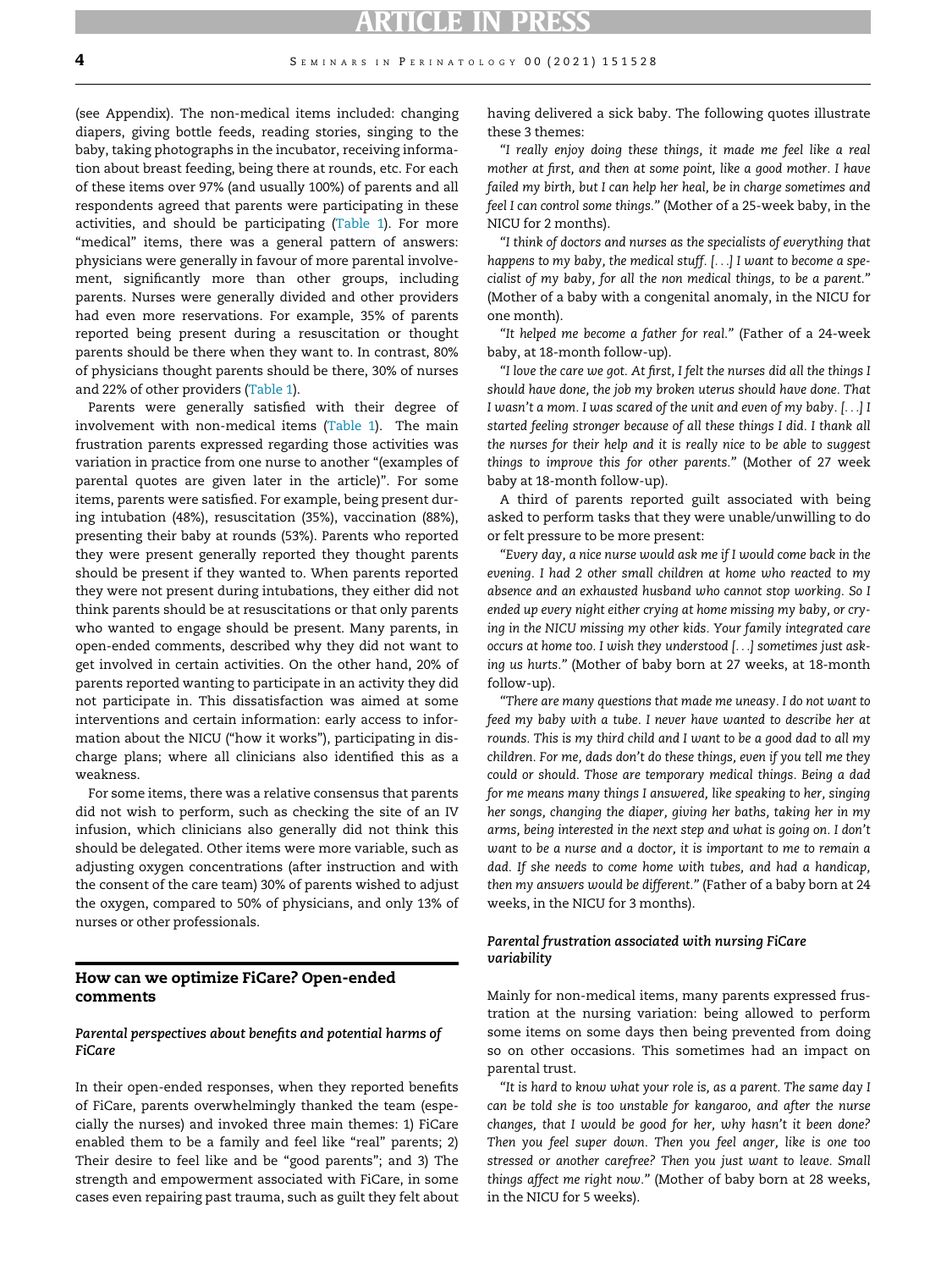#### S EMINARS IN PERINATOLOGY 00 (2021) 151528 5

<span id="page-4-0"></span>

| Table 1 - Selected results from QI FiCare initiative.                           |                                                        |                                           |                                    |     |    |                                     |                                                                                                                                                                                          |  |
|---------------------------------------------------------------------------------|--------------------------------------------------------|-------------------------------------------|------------------------------------|-----|----|-------------------------------------|------------------------------------------------------------------------------------------------------------------------------------------------------------------------------------------|--|
| <b>TASKS</b>                                                                    | Was routine in the<br>NICU at the time of<br>the study | Did you, as a parent:<br>parental answers | Should parents who want be able to |     |    |                                     | Themes invoked in open-                                                                                                                                                                  |  |
|                                                                                 |                                                        |                                           |                                    |     |    | parents MDs nurses Other clinicians | ended comments                                                                                                                                                                           |  |
| Non-medical item<br>such as bath,<br>kangaroo care<br>(average of all<br>items) | <b>YES</b>                                             | 97%                                       | 100                                | 100 | 99 | 97                                  | Essential items identified by<br>all. Satisfaction expressed<br>by all.<br>PARENTAL FRUSTRATION<br>about variation in nursing<br>practices especially for<br>feeding and skin-to-skin.   |  |
| Give tube feeds                                                                 | Case by case                                           | 6                                         | 50                                 | 90  | 44 | 31                                  | Nursing answers were het-                                                                                                                                                                |  |
| Give oral<br>medication                                                         | Case by case                                           | $\overline{7}$                            | 52                                 | 72  | 52 | 47                                  | erogeneous: half were<br>extremely positive while<br>the other half expressed<br>reservations. Themes<br>invoked by all participants<br>groups were to PERSONAL-<br>IZE for each parent. |  |
| Change oxygen<br>levels                                                         | N <sub>O</sub>                                         | $\overline{4}$                            | 33                                 | 38  | 15 | 12                                  | The items least popular to<br>implement by all groups:                                                                                                                                   |  |
| Verify IV site                                                                  | N <sub>O</sub>                                         | 3                                         | 12                                 | 35  | 16 | 10                                  | mostly negative comments<br>in all groups.                                                                                                                                               |  |
| Be there during a<br>resuscitation                                              | Case by case                                           | 35                                        | 35                                 | 80  | 31 | 22                                  | Heterogeneous answers by<br>parents and all clinicians                                                                                                                                   |  |
| Be there during an<br>intubation                                                | Case by case                                           | 48                                        | 59                                 | 52  | 30 | 34                                  | (except MDs). Themes<br>invoked by all participants<br>groups were to PERSONAL-<br>IZE for each parents.                                                                                 |  |
| Obtain information YES<br>about my baby at<br>any time                          |                                                        | 98                                        | 100                                | 100 | 97 | 87                                  | Essential items identified by<br>all. SATISFACTION<br>expressed by all.<br>Many recommendations to<br>improve FiCare.                                                                    |  |
| about the NICU<br>early                                                         | Obtain information Yes but not optimal                 | 33                                        | 99                                 | 100 | 97 | 98                                  | Essential items identified by<br>all. DISSATISFACTION<br>expressed by all about these                                                                                                    |  |
| Participate in dis-<br>charge planning                                          | Yes but not optimal                                    | 20                                        | 86                                 | 92  | 97 | 95                                  | items. Many recommenda-<br>tions to improve these<br>processes.                                                                                                                          |  |

"What I find hard is all the different opinions about how much and long I have to be there if I want to breastfeed, and then how often she goes on the breast, stays on the breast, how tired she seems to some nurses and then not others. I am so confused. The contradictions are really stressful and make me feel guilty." (Mother of a baby born at 29 weeks, in the NICU for 6 weeks).

#### Wide variations in clinicians' perspectives regarding FiCare: from unconditioned adherence to extreme reservations

Among the clinicians, there was a great deal of variability in the responses. Physicians were the group most in favour of FiCare, all of them expressing a wish for more FiCare, but generally failing to acknowledge that nurses were those who were the ones in charge of the majority of FiCare tasks. About half the nurses were extremely positive about FiCare, only expressing reservations about how to train nurses, decrease the medicalization of parents and the complexity of applying FiCare concepts in a uniform fashion. Many recognized nursing variation of care as problematic: some nurses would sometimes be considered as "nice" by some parents when not following the protocols in place in the unit, not wanting to be labelled as the "rigid" nurse. More than 50% of the nurses expressed comments illustrating their resistance to increasing FiCare, most of which were based around patient security, their role and responsibility as a nurse ("my patient, their baby"). Respiratory therapists, pharmacists, psychologists and all other clinicians in the NICU had similar reservations. There were a great number of good recommendations to improve FiCare by decreasing variations and personalizing FiCare to decrease negative impacts. The following quotes illustrate the variation of answers from one clinician to another.

"Parents are already doing so many things. I my opinion, the difficulty is not what parents do, but the philosophy in the unit and the culture that recognizes the parents as the principal caregivers for their baby. For this, it is so important to be flexible and act in a case-by-case manner, in a collaboration with the parent." (neonatologist)

"As a resident, it is hard to know what parents can and can't do. I am mixed up. I do not have children and I am limited in what I can think about this. I am not sure parents all want to be there during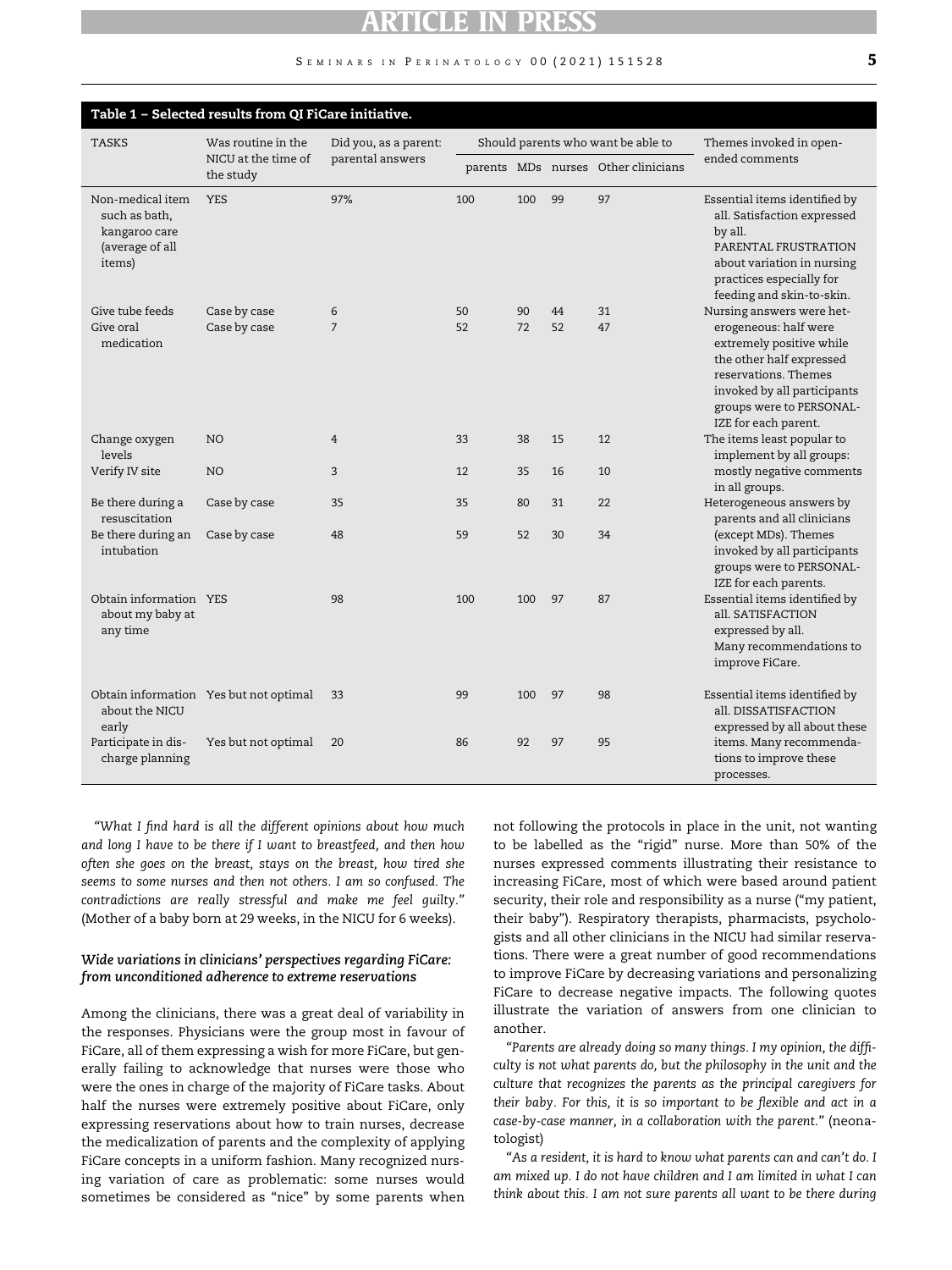interventions even if I am taught more and more to integrated them everywhere in pediatrics. Are we formatting them to be there? [...] I have found you always have to ask the nurse, no matter what." (pediatric resident)

"We should aim for more presence and participation by parents. Breastfeeding once a day is not acceptable. It should be 4-8 times a day for moms who want to breastfeed. We should do everything possible for parents to be in charge of all the care items, the quickest possible." (neonatology fellow)

"Yes for parents giving tube feeds, yes for medication, all the time. Parents should be able to do skin-to-skin anytime, with or without catheters. Parents should all present their children at rounds, not only those who want to, we can show them. We can be a team." (neonatal nurse)

"We need to be there for parents at all time and accompany them in their road. We need to include them, but in a way that makes sense and is based on evidence and accepted by nurses. No to skinto-skin anytime, with catheters, for example. We need to have uniform protocols so some do not look like compassionate nurses and others rigid ones." (neonatal nurse)

"The culture has changed a lot during my career but needs to change more. Nurses' role is to support and teach parents to care for their children. For parents to become the specialists of their children." (neonatal nurse)

"Medical rounds should be done without families. We are integrating parents more and more and so many speak about their children, this is an ethical problem. Rounds are when we, professionals, give our opinion on medical care, where we may question some aspect of it. Parents do not need to hear all these stressful things. Sometimes, real things cannot be said, because we do not want to make them sad or hurt them more than they are." (respiratory therapist)

"This is my patient, and it is their baby. It is not their responsibility to do these things. They should do the caring part parents do: change diaper, kangaroo = be parents." (neonatal nurse, referring to tube feeds and parents changing oxygen levels)

"Parents do not have a nursing degree, they should not do these techniques. They don't have a professional order they subscribe to if they do mistakes." (neonatal nurse, referring to giving tube feeds, medication and adjusting oxygen)

"We are doing enough at the moment and it is great to be there for parents, but we should really not do more. I did not do a nursing degree for parents to do my job." (neonatal nurse)

#### The importance of veteran resource parents and wish for increased involvement

Involving resource parents was deemed as positive and to be continued, and often given as the best example of FiCare in the unit. Parents reported that communicating with other parents, either NICU parents or parents who had previously lived through an NICU experience (resource parents who work with the PAF team) was helpful.

"We get a lot of medical information but meeting other parents who have lived the same thing was the most helpful, to speak about parent stuff." (Father of preterm infant hospitalized in the NICU for 3 months)

"It took me a long time to feel like a parent, like I could face the music. It did not happen all of a sudden and nurses and doctors need to know this. Do not force us to do things if we are not ready.

What helped me the most was communicating with other parents. Online support groups helped me connect with parents who had been there [...] to understand that some of my feelings were normal. Also, meeting resource parents on the unit was the most positive experience for me. Knowing that it was normal that I did not feel like me, like a perfect mom, or not really like a mom at the beginning." (Mother of 20-month old, at follow-up)

#### Personalizing care

One of the central themes invoked by parents and clinicians, was how to personalize FiCare: how to empower some parents while not burdening others or adding to their guilt. Guilt and decreasing guilt was a major topic raised by parents and by some nurses.

"We have failed our birth, delivery and breastfeeding. We cannot face more failures. You need to realize you can crush us with one small comment that was not meant to hurt us. I felt that THE good outcome for my baby was to feed directly from the breast, and this was what I would get right. But it would be better to celebrate what works than making plans for another possible failure, because it did not work. And it hurts. A nurse was so helpful in pointing out that my baby was 100% breastfed and had received only MY milk, that I was amazing. Do not confuse hospital goals and family goals." (Mother of baby born at 23-weeks, in the NICU for 4 months)

We have framed the following quote as it is now used as an example of what to say when asking parents if they want to engage in a FiCare activity not all parents wish to engage in, such as presenting their baby at rounds, receiving a lot of information, being there for procedures, etc. We now used the "some parents... other parents" expression daily during clinical duties or teaching (clinical care and ethics) and thank this mother for her wise words.

"Just asking: «do you want to be here during the intubation?» makes me think that I need to be there. That this is what good parents do. And I want to be a good parent, or show them I am a good parent, and I also want to feel like a good parent. What kind of parent wants to leave their child when asked if they want to stay? If there is no good answer, they should say something like: « some parents want to be there during the intubation, it makes them feel in control, for these parents, imagining is worse than seeing. For other parents, it is different, seeing an intubation on their child is too stressful and it does not help them or their family. What kind of parent are you?" (Mother of baby born at 25-weeks, in the NICU for 3 months)

#### Prioritizing the implementation of FiCare interventions

Following this study, the interdisciplinary PAF team selected high priority interventions based on family needs and desires as well as the openness of the healthcare team ([Table 2\)](#page-6-0). We have not implemented items that were not popular neither for parents nor for clinicians, such as universal tube feeding by parents, checking IV site and changing oxygen levels.

#### DISCUSSION

Having a baby in intensive care is a stress for parents, many of whom experience lasting effects of that stress. Symptoms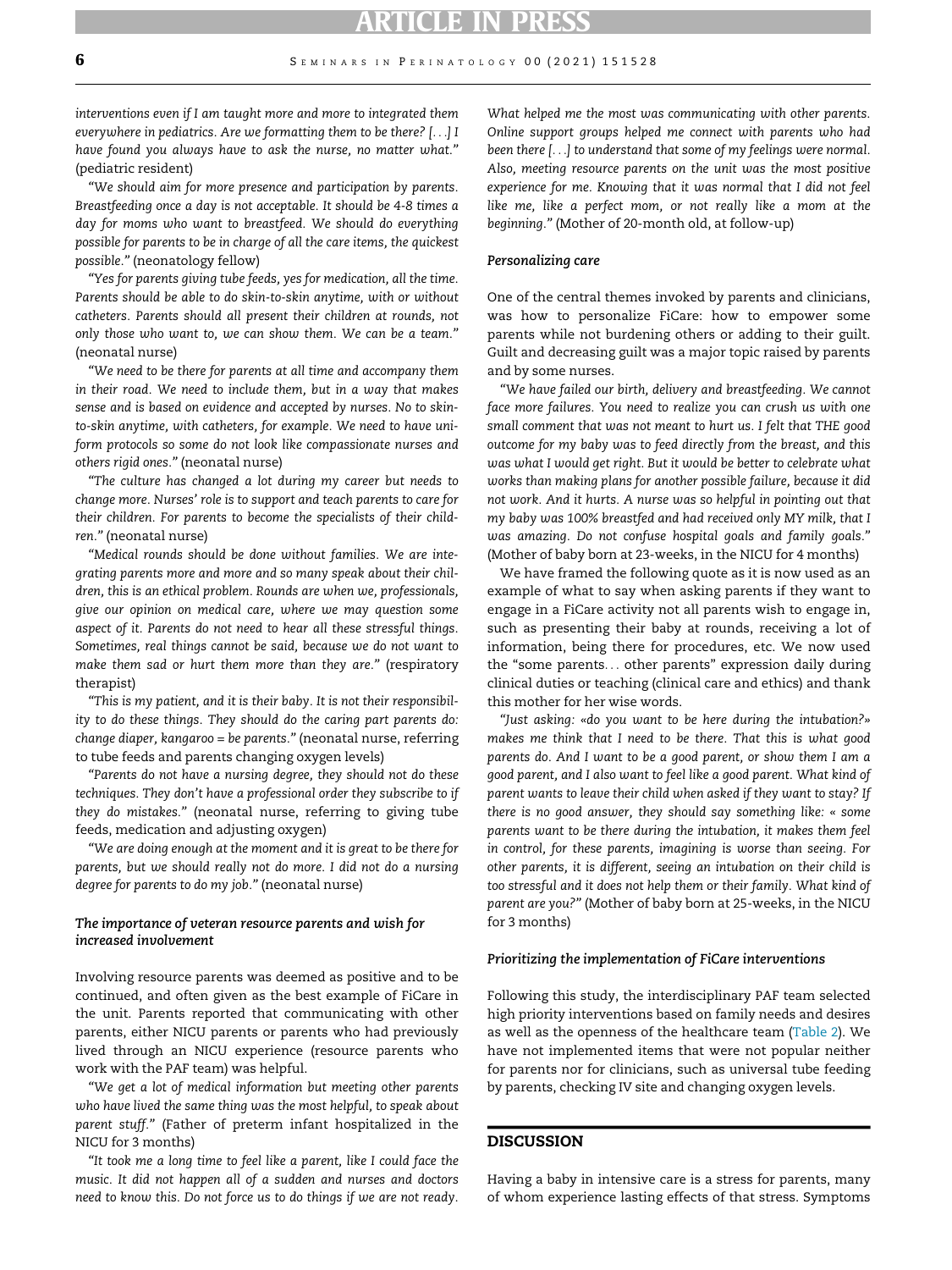<span id="page-6-0"></span>

| ing narms to lamines while taking the providers' voice in consideration.            |                                                                                                                                                                                                                                                                                                                                                                                                                                                                                                                                                                                                |  |  |  |  |  |
|-------------------------------------------------------------------------------------|------------------------------------------------------------------------------------------------------------------------------------------------------------------------------------------------------------------------------------------------------------------------------------------------------------------------------------------------------------------------------------------------------------------------------------------------------------------------------------------------------------------------------------------------------------------------------------------------|--|--|--|--|--|
| FiCare priorities                                                                   | QI Actions                                                                                                                                                                                                                                                                                                                                                                                                                                                                                                                                                                                     |  |  |  |  |  |
| Assisting parents early to adapt to their new roles in the NICU as<br>team members  | -Welcome package optimized by Resource parents and PAF team:<br>reviewed written materials <sup>*</sup> and video<br>-Weekly prenatal support groups for prospective parents (of children<br>who will be admitted to the NICU)                                                                                                                                                                                                                                                                                                                                                                 |  |  |  |  |  |
| Improve integration of parents in discharge planning                                | Development of the discharge nurse role: co-ordination of all phases<br>of discharge with parents, on-line and in person weekly teaching<br>sessions to parents, ongoing support.                                                                                                                                                                                                                                                                                                                                                                                                              |  |  |  |  |  |
| Decreasing FiCare nursing variation by developing guidelines and<br>protocols       | Protocols/guidelines to decrease nursing variation and work with<br>families as a team: what is enough "stability" to enable skin-to-<br>skin care, when parents can start giving PO medication, which<br>parents receive training to tube-feed their children, feeding evalu-<br>ation and score for transition from tube to breast/bottle feed, feed-<br>ing protocol for feeding on demand, interdisciplinary nutrition<br>rounds including parents.                                                                                                                                        |  |  |  |  |  |
| Particular attention to personalize care where parents described<br>potential harm. | Creation of "support clinicians" who are mentors on the unit and<br>assist others in FiCare. Support conferences 6 times a year with<br>emphasis on FiCare and communication with parents.                                                                                                                                                                                                                                                                                                                                                                                                     |  |  |  |  |  |
| Enhancing interaction with veteran resource parents                                 | Optimization of weekly parents support-groups/information semi-<br>nars, which include veteran resource parents. Two prenatal ses-<br>sions: "Being a parent in Neonatology" and "breastfeeding my sick<br>baby" and 7 postnatal sessions: "Being a parent in the NICU";<br>"Transition from intensive to intermediate care"; "My baby's lungs<br>and breathing"; "Nutrition in the NICU"; "How can I organize my<br>parental leave and my family?"; "Getting ready for the discharge."<br>The sessions are evaluated by the parents to ensure that they con-<br>tinue to satisfy their needs. |  |  |  |  |  |

#### Table 2 – FiCare priorities identified during the QI initiative with the aim of increasing benefits to parents while decreasing harms to families while taking the providers' voice in consideration.

\*https://www.chusj.org/getmedia/8d373e06-b655-4c0d-85c8-d2fd38fadcea/F-2814\_guide-de-vie\_Neonatologie.pdf.aspx?ext=.pdf \*\*https://vimeo.com/449839052/d88643480b

of post-traumatic stress disorder are frequent, $19,20$  $19,20$  which has long term impacts on the family<sup>[21](#page-8-4)</sup> and the child.<sup>[22](#page-8-5)</sup> Recognizing the importance of these factors was the basis of the push toward FiCare, which has thankfully become almost universal in many units. However, many families continue to find adaptation to the NICU difficult and are uncertain about their role. FiCare is a worthwhile goal and is beneficial to many families. But each family, each unit and each country are different. Our survey showed that, despite being in a unit that was committed to FiCare, for many medical interventions, a substantial proportion of parents wished to participate and were not allowed to do so. On the other hand, for many interventions there were also substantial numbers of parents that did not participate and did not want to.

This points out to us the importance of personalizing our approaches, that making it positive for a parent to participate in some interventions should not mean that it becomes mandatory and a "QI goal" for all parents. We should always reflect when implementing a training program for parents where the aim is for "all parents" to participate. Because not all parents participated in this QI initiative (75% response rate for parents who met recruitment criteria), it is likely that harms of FiCare (or less FiCare) were underreported and that many ethical issues were not reported. Indeed, many parents who were present in the unit, could participate in the QI initiative (answer a written questionnaire or be assisted to do so), reported feeling guilty for not engaging more. The quotes chosen were from parents who were able, at the time, to express their feelings in a constructive fashion and reflect on

their experience. We can only hypothesize that those who were less present in the unit, or felt they did not want to be there, would have similar -if not worse- feelings. It is important to not only create an integrated team with the parents who are frequently present during the time of morning rounds, but to also reach out to parents who are less engaged; what prevents them from engaging and what we can do to help them. Future studies should aim at obtaining the voice of those parents to improve the care for their families.

The guilt associated with a sick baby was a main theme invoked in parental answers. We can help by reminding families there is nothing they could have done to prevent what happened to their baby (when it is the case, in the majority of admissions). We can help parents navigate the NICU early, by informing them in different ways (website, video, written materials, parent sessions) and placing them in contact with resource (veteran) parents. And, most importantly, we need to be flexible and adapt to parents. This can be done in many ways, one of which is using the "some parents... other parents" approach when guiding and supporting them.

Countries are also all different: parental leave is of one year in our province, as in many Nordic countries. Parents here are not worried about reimbursement for NICU care. Some countries have much more limited provision that varies, for example, in the USA from state to state. Some families choose to start their family leave when the child is discharged, meaning they have less opportunity to be present during hospitalization. Perhaps in countries or areas with sub-optimal parental leave, clinicians fighting for more parental leave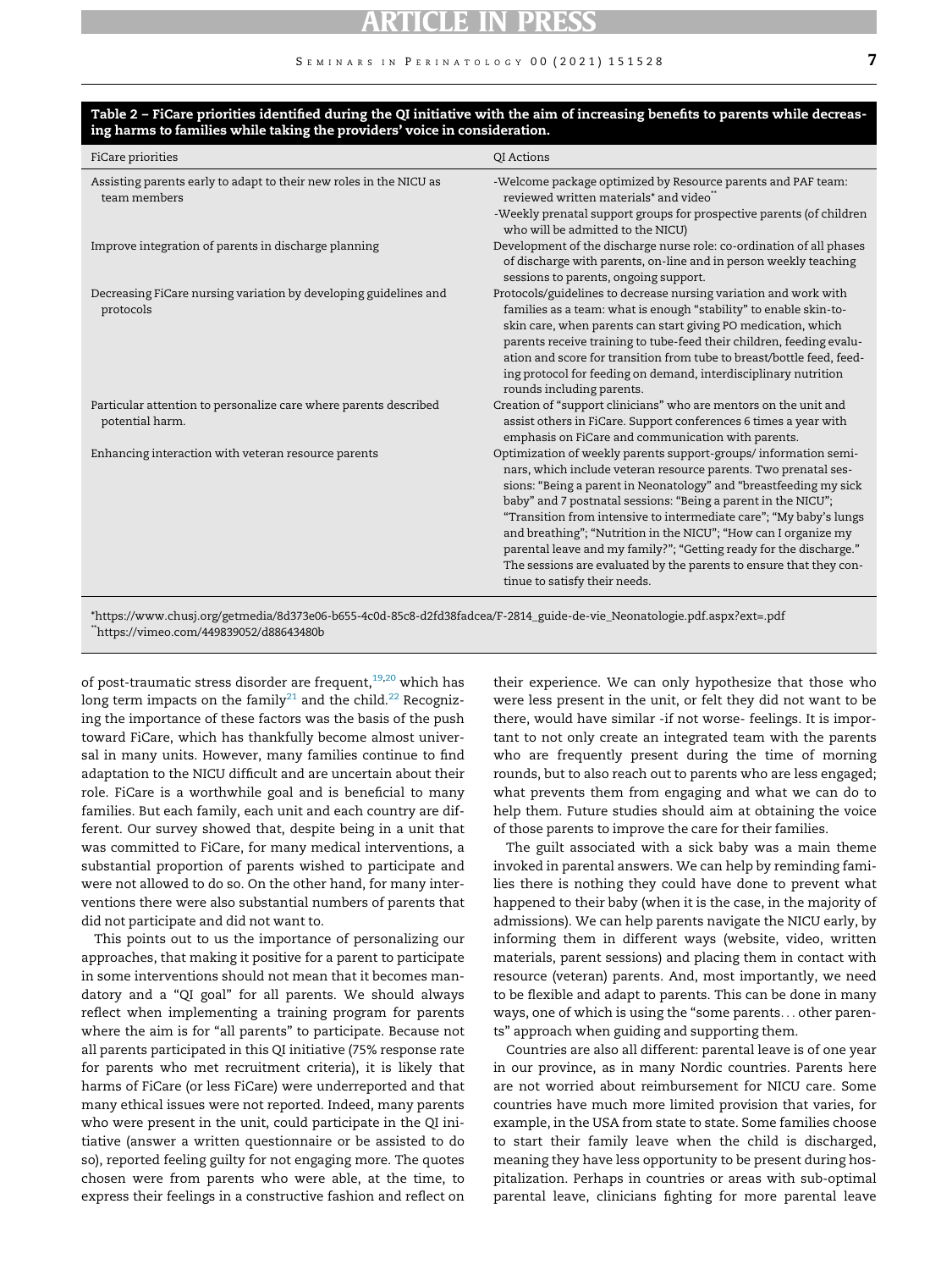<span id="page-7-0"></span>would have a much larger impact than QI initiatives to have parents present at rounds. This has to be factored into the reality of families. FiCare is ethically complex: what a "typical parent" does or how parents define their roles will depend on their reality and that of the unit, which may "format them", as a participant in our study pointed out. We realize that in units where the vast majority of parents move their families and sleep besides their baby and learn to adjust oxygen levels, answers in local QI initiatives will likely to be different to ours. This is why ethically, there cannot be only one definition of an optimal "FiCare package."

<span id="page-7-3"></span><span id="page-7-2"></span><span id="page-7-1"></span>In summary, FiCare is beneficial to families, but has inherent ethical issues and can harm some parents if not applied in ways that are sensitive to the reality of each NICU, and the reality of each family. QI initiatives can help optimize care. Changes should be pursued incrementally in order to be suc $cessful<sub>14</sub>$  with implementation priorities identified by parents in order for FiCare to not be perceived as "familyimposed care."

#### <span id="page-7-4"></span>Declaration of Competing Interest

<span id="page-7-5"></span>The authors report no financial relationships or conflicts of interest relevant to this article to disclose and no proprietary or commercial interest in any product mentioned or concept discussed in this article. No funding was required for this study.

<span id="page-7-7"></span><span id="page-7-6"></span>The authors have no conflicts of interest relevant to this article to disclose.

#### <span id="page-7-9"></span>Financial disclosure

The authors have no financial relationships relevant to this article to disclose.

#### <span id="page-7-8"></span>Acknowledgments

<span id="page-7-10"></span>The whole PAF team (Partenariat Famille) made this study and article possible

(in alphabetical order)

Bourque Claude-Julie, PhD (sociologist, researcher)

<span id="page-7-11"></span>Janvier Annie MD, PhD, Neonatologist

Labelle Fanny, Neonatal Nurse Practitioner

<span id="page-7-12"></span>Mantha Ginette, parent representative and president of Préma-Québec association.

<span id="page-7-13"></span>Prince Josée, MSc, parent representative

Reichherzer Martin, Head Nurse, Neonatology

Savaria Melissa, IBCLC (lactation consultant)

<span id="page-7-14"></span>Thuy Mai Luu, MD MSc, Pediatrician, Neonatal follow-up expert

Turmel Steve, administrative assistant

<span id="page-7-15"></span>Our sincere gratitude to all the resource parents and patients who teamed up and continue to work with us. They teach us how to improve neonatology, make our care better and are a constant source of inspiration.

#### REFERENCES

- 1. Gooding JS, Cooper LG, Blaine AI, Franck LS, Howse JL, Berns SD. Family support and family-centered care in the neonatal intensive care unit: origins, advances, impact. Semin Perinatol. 2011;35(1):20-8. [https://doi.org/10.1053/j.sem](https://doi.org/10.1053/j.semperi.2010.10.004)[peri.2010.10.004](https://doi.org/10.1053/j.semperi.2010.10.004).
- 2. Sabnis A, Fojo S, Nayak SS, Lopez E, Tarn DM, Zeltzer L. Reducing parental trauma and stress in neonatal intensive care: systematic review and meta-analysis of hospital interventions. J Perinatol. 2019. [https://doi.org/10.1038/s41372-018-](https://doi.org/10.1038/s41372-018-0310-9) [0310-9](https://doi.org/10.1038/s41372-018-0310-9).
- 3. Ortenstrand A, Westrup B, Brostrom EB, et al. The Stockholm Neonatal Family Centered Care Study: Effects on Length of Stay and Infant Morbidity. Pediatrics. 2010;125(2). [https://doi.](https://doi.org/10.1542/peds.2009-1511) [org/10.1542/peds.2009-1511:](https://doi.org/10.1542/peds.2009-1511) February 1, 2010e278-285.
- 4. O'Brien K, Robson K, Bracht M, et al. Effectiveness of Family Integrated Care in neonatal intensive care units on infant and parent outcomes: a multicentre, multinational, cluster-randomised controlled trial. Lancet Child Adolesc Health. 2018;2(4):245– 254. [https://doi.org/10.1016/S2352-4642\(18\)30039-7.](https://doi.org/10.1016/S2352-4642(18)30039-7)
- 5. Galarza-Winton ME, Dicky T, O'Leary L, Lee SK, O'Brien K. Implementing family-integrated care in the NICU: educating nurses. Adv Neonatal Care. 2013;13(5):335–340. [https://doi.org/](https://doi.org/10.1097/ANC.0b013e3182a14cde) [10.1097/ANC.0b013e3182a14cde.](https://doi.org/10.1097/ANC.0b013e3182a14cde)
- 6. He SW, Xiong YE, Zhu LH, et al. Impact of family integrated care on infants' clinical outcomes in two children's hospitals in China: a pre-post intervention study. Ital J Pediatr. 2018;44(1):65. <https://doi.org/10.1186/s13052-018-0506-9>.
- 7. van Veenendaal NR, van der Schoor SRD, Heideman WH, et al. Family integrated care in single family rooms for preterm infants and late-onset sepsis: a retrospective study and mediation analysis. Pediatr Res. 2020. [https://doi.org/10.1038/](https://doi.org/10.1038/s41390-020-0875-9) [s41390-020-0875-9.](https://doi.org/10.1038/s41390-020-0875-9)
- 8. O'[Brien K, Bracht M, Macdonell K, et al. A pilot cohort analytic](http://refhub.elsevier.com/S0146-0005(21)00142-7/sbref0008) [study of Family Integrated Care in a Canadian neonatal inten](http://refhub.elsevier.com/S0146-0005(21)00142-7/sbref0008)sive care unit. [BMC Pregnancy Childbirth](http://refhub.elsevier.com/S0146-0005(21)00142-7/sbref0008). 2013;13(Suppl 1):S12.
- 9. Segers E, Ockhuijsen H, Baarendse P, van Eerden I, van den Hoogen A. The impact of family centred care interventions in a neonatal or paediatric intensive care unit on parents' satisfaction and length of stay: A systematic review. Intensive Crit Care Nurs. 2019;50:63–70. [https://doi.org/10.1016/j.](https://doi.org/10.1016/j.iccn.2018.08.008) [iccn.2018.08.008.](https://doi.org/10.1016/j.iccn.2018.08.008)
- 10. Gale C. Family Integrated Care for very preterm infants: evidence for a practice that seems self-evident? The Lancet Child & Adolescent Health. 2018;2(4):230–231. [https://doi.org/10.1016/](https://doi.org/10.1016/s2352-4642(18)30038-5) [s2352-4642\(18\)30038-5:](https://doi.org/10.1016/s2352-4642(18)30038-5) 2018/04/01/.
- 11. Backes CH, Soderstrom F, Agren J, et al. Outcomes following a comprehensive versus a selective approach for infants born at 22 weeks of gestation. J Perinatol. 2019;39(1):39–47. [https://](https://doi.org/10.1038/s41372-018-0248-y) [doi.org/10.1038/s41372-018-0248-y.](https://doi.org/10.1038/s41372-018-0248-y)
- 12. Watkins PL, Dagle JM, Bell EF, Colaizy TT. Outcomes at 18 to 22 Months of Corrected Age for Infants Born at 22 to 25 Weeks of Gestation in a Center Practicing Active Management. J Pediatr. 2020;217:52–58. [https://doi.org/10.1016/j.jpeds.2019.08.028.](https://doi.org/10.1016/j.jpeds.2019.08.028)
- 13. Janvier A. I'm Only Punching. Arch Pediatr Adolesc Med. 2007;161(9). <https://doi.org/10.1001/archpedi.161.9.827>.
- 14. Patel N, Ballantyne A, Bowker G, Weightman J, Weightman S. Helping Us Grow G. Family Integrated Care: changing the culture in the neonatal unit. Arch Dis Child. 2018;103(5):415–419. [https://doi.org/10.1136/archdischild-2017-313282.](https://doi.org/10.1136/archdischild-2017-313282)
- 15. Moynihan KM, Jansen MA, Liaw SN, Alexander PMA, Truog RD. An Ethical Claim for Providing Medical Recommendations in Pediatric Intensive Care. Pediatr Crit Care Med. 2018;19(8):e433– e437. <https://doi.org/10.1097/PCC.0000000000001591>.
- 16. Janvier A, Farlow B, Barrington KJ, Bourque CJ, Brazg T, Wilfond B. Building trust and improving communication with